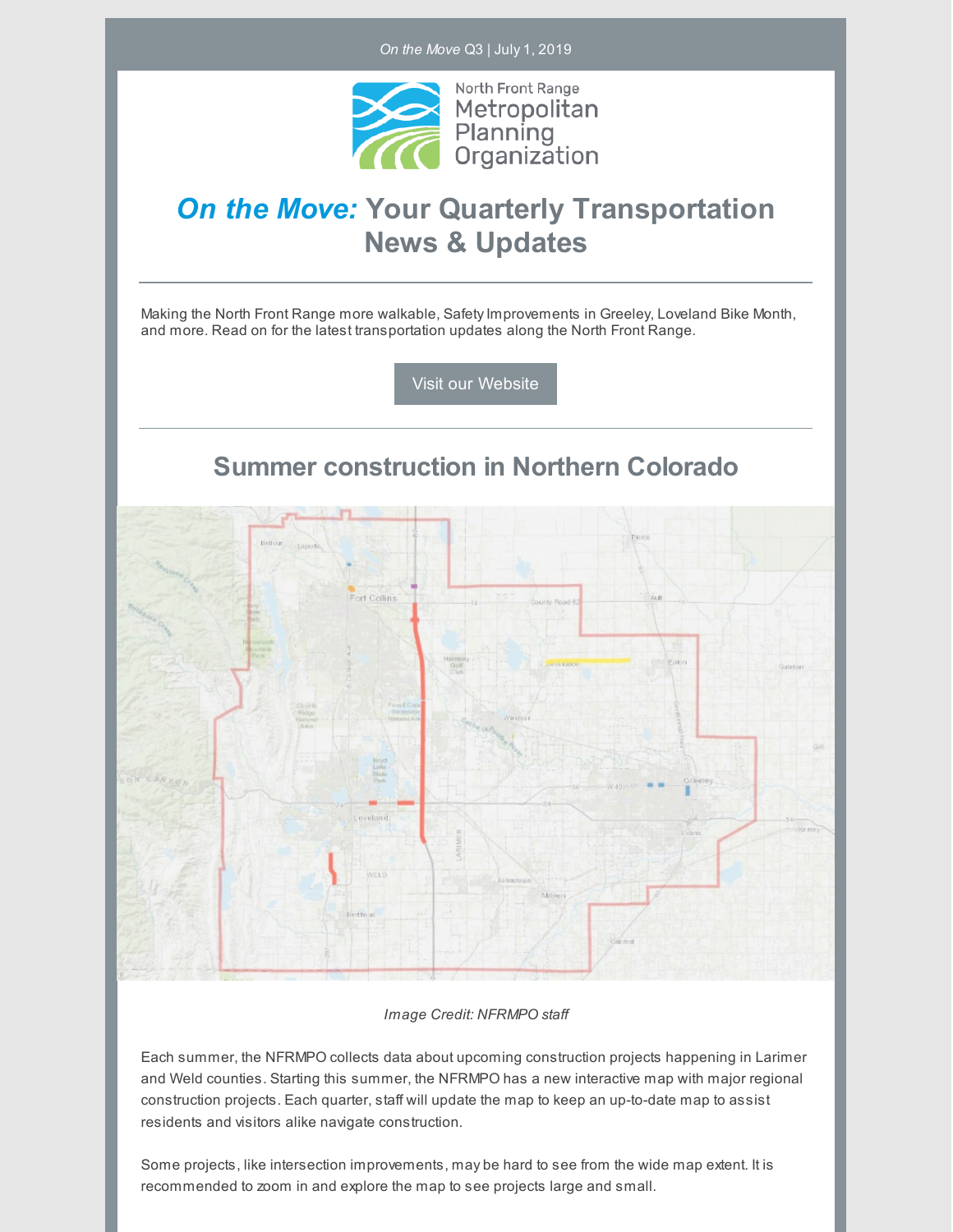To see the most up-to-date map, visit the [ArcGIS](https://nfrmpo.org/newsletter/construction/) Online map. Please contact [NFRMPO](mailto:staff@nfrmpo.org) staff if a project is missing or needs to be updated.

### **NFRMPO staff coming to your community!**



#### *Image Credit: NFRMPO staff*

NFRMPO staff attends community events each summer, having conversations with residents about transportation needs, concerns, and current planning efforts. This year, the NFRMPO staff will be discussing the 2045 Regional [Transportation](https://nfrmpo.org/rtp/) Plan (RTP) in addition to the summer ozone season. Trivia will make its return for prizes including hats, stress balls, bike lights, VanGo™ chamois, as well as tote bags, stickers, temporarytattoos, Airheads, and lollipops. To date, NFRMPO staff has attended events in Fort Collins, Berthoud, and Johnstown as well as Bike to Work stations in Fort Collins, Loveland, and Greeley.

An up-to-date schedule of outreach events are available on the [NFRMPO](https://nfrmpo.org/calendar/categories/outreach-events/) calendar. If you are interested in having the NFRMPO at an event, let us [know](https://nfrmpo.org/public-involvement/).



# **2045 Regional Transportation Plan out for Public Comment in August**

The 2045 Regional [Transportation](https://nfrmpo.org/rtp/) Plan (RTP) will be out for public comment from August 1, 2019 through August 31, 2019. Check the [NFRMPO](https://nfrmpo.org/) website for more up-to-date information about the 2045 RTP and what it means for the region's roads, transit, freight, and bike and ped networks.

### **North I-25 Express Lanes project continues**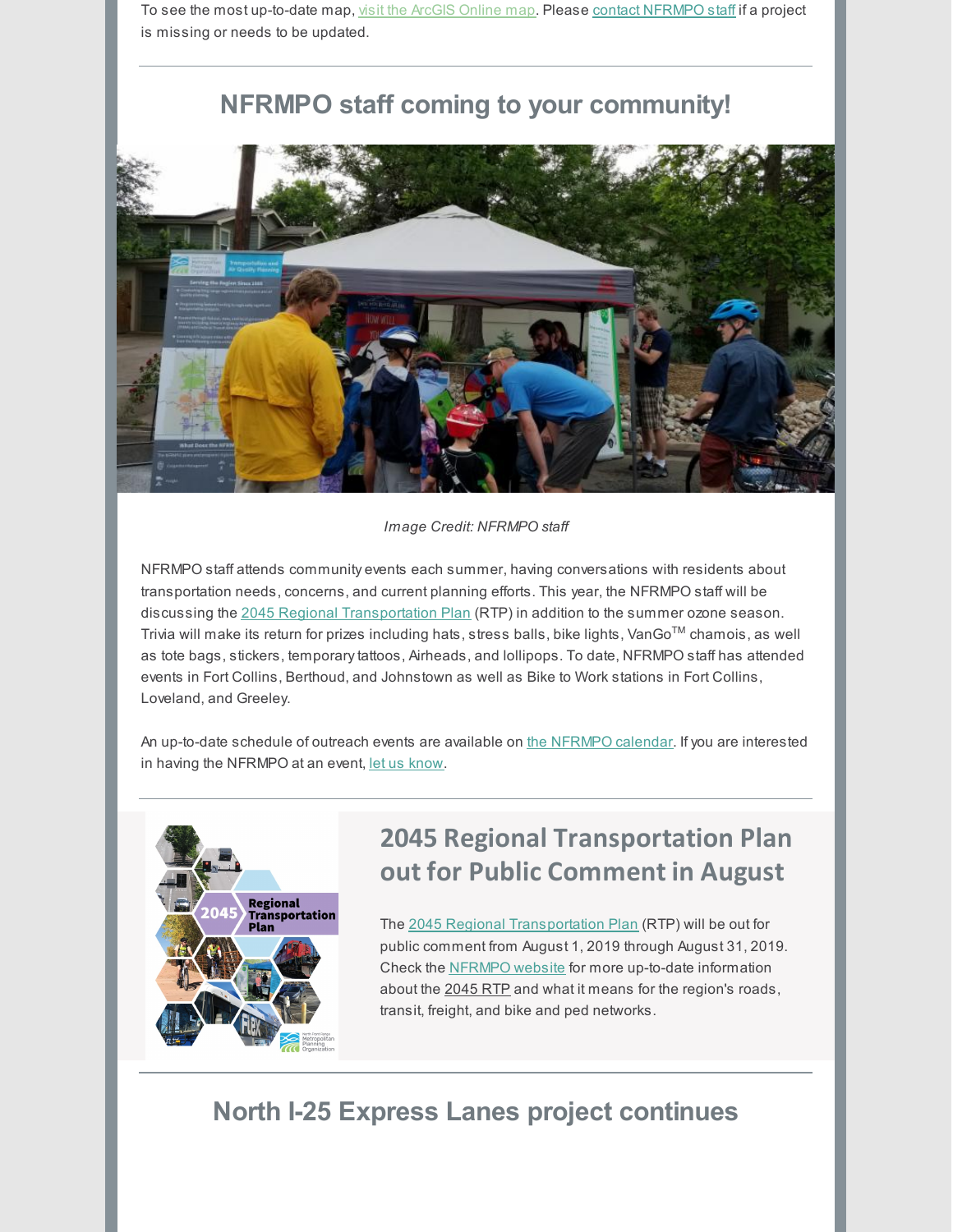

#### *Image Credit: CDOT*

The *I-25 North Express Lanes: Johnstown to Fort Collins* project will include one Tolled Express Lane (TEL) in each direction, replace aging bridges, and widen four other bridges. Additionally, upgraded Park-n-Ride facilities at SH402, a new Park-n-Ride facility at Kendall Parkway, and new slip ramps from the I-25 Express Lanes to the Kendall Parkway Park-n-Ride stop will improve transit and non-Single Occupancy Vehicle (SOV) access to I-25. At Kendall Parkway and Harmony Road, new pedestrian and bicycle access will help bridge the non-motorized trail system across I-25.

Major construction will continue this summer as SH402 will close at I-25 for 120 days, the Prospect Road overpass is replaced, and I-25 near SH392 is expanded. More information about the I-25 project is available at [https://www.codot.gov/projects/north-i-25/johnstown-to-fort-collins/johnstown-fort](https://www.codot.gov/projects/north-i-25/johnstown-to-fort-collins/johnstown-fort-collins)collins.

## **Loveland planning transportation future with Connect Loveland**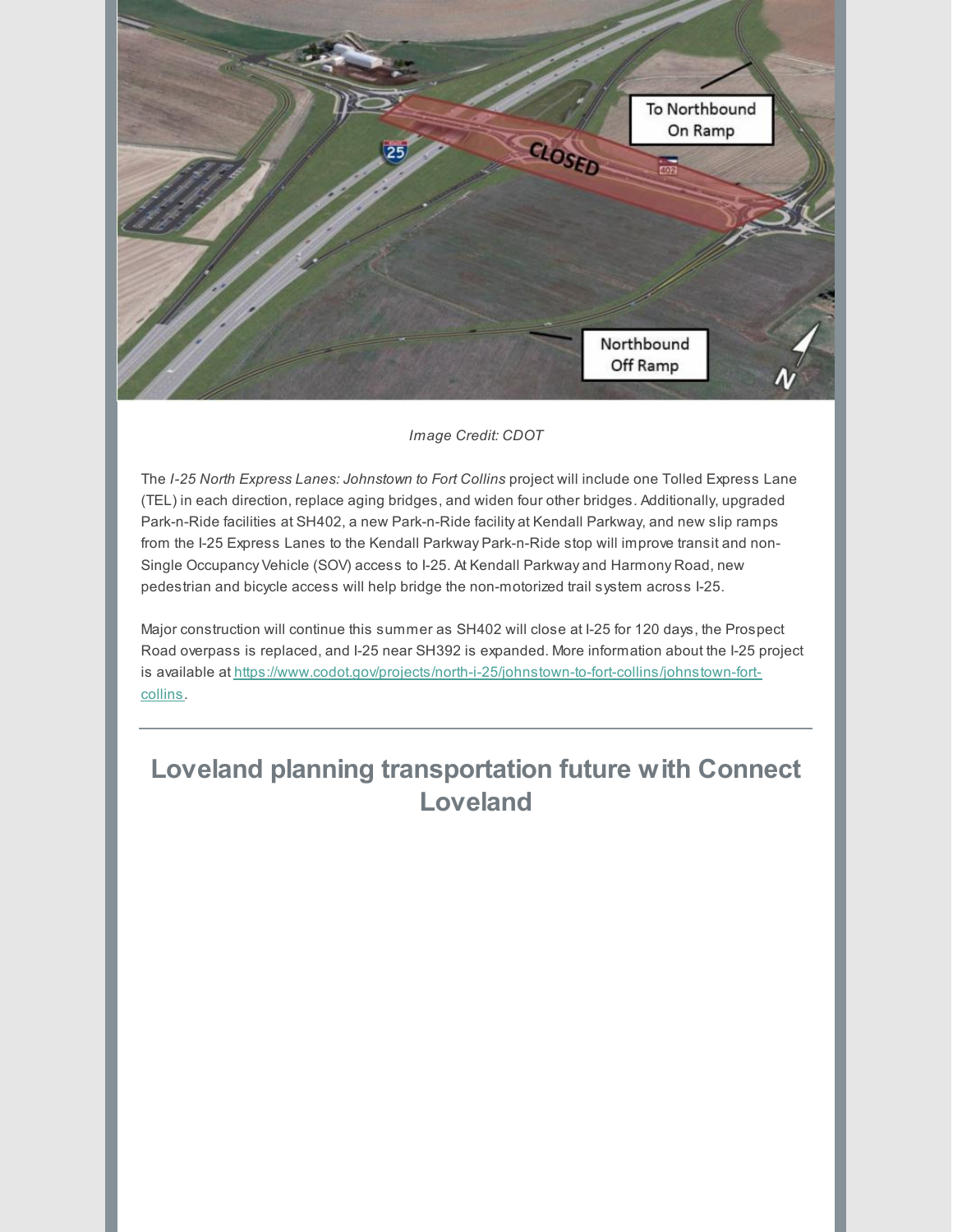

*Image Credit: City of Loveland*

On May 15, 2019, the City of Loveland kicked off Connect Loveland, the Transportation, Transit, and Bicycle and Pedestrian Plan Updates. The project effort will update the current Loveland Transportation, Transit, and Bicycle and Pedestrian Plans, currentlythree separate plans on three separate schedules, at the same time. This will streamline the Plan update process, receive input from residents and stakeholders at one time, and to ensure there are not duplicate efforts. An Existing Conditions report was completed bythe project consultant team in April 2019 and is available on the project's website.

The Plan is anticipated to be adopted in May 2020. Additional information of the Connect Loveland effort can be found here: [www.cityofloveland.org/ConnectLoveland](http://www.cityofloveland.org/ConnectLoveland).

# **Four-Year Program of Transportation Projects Adopted**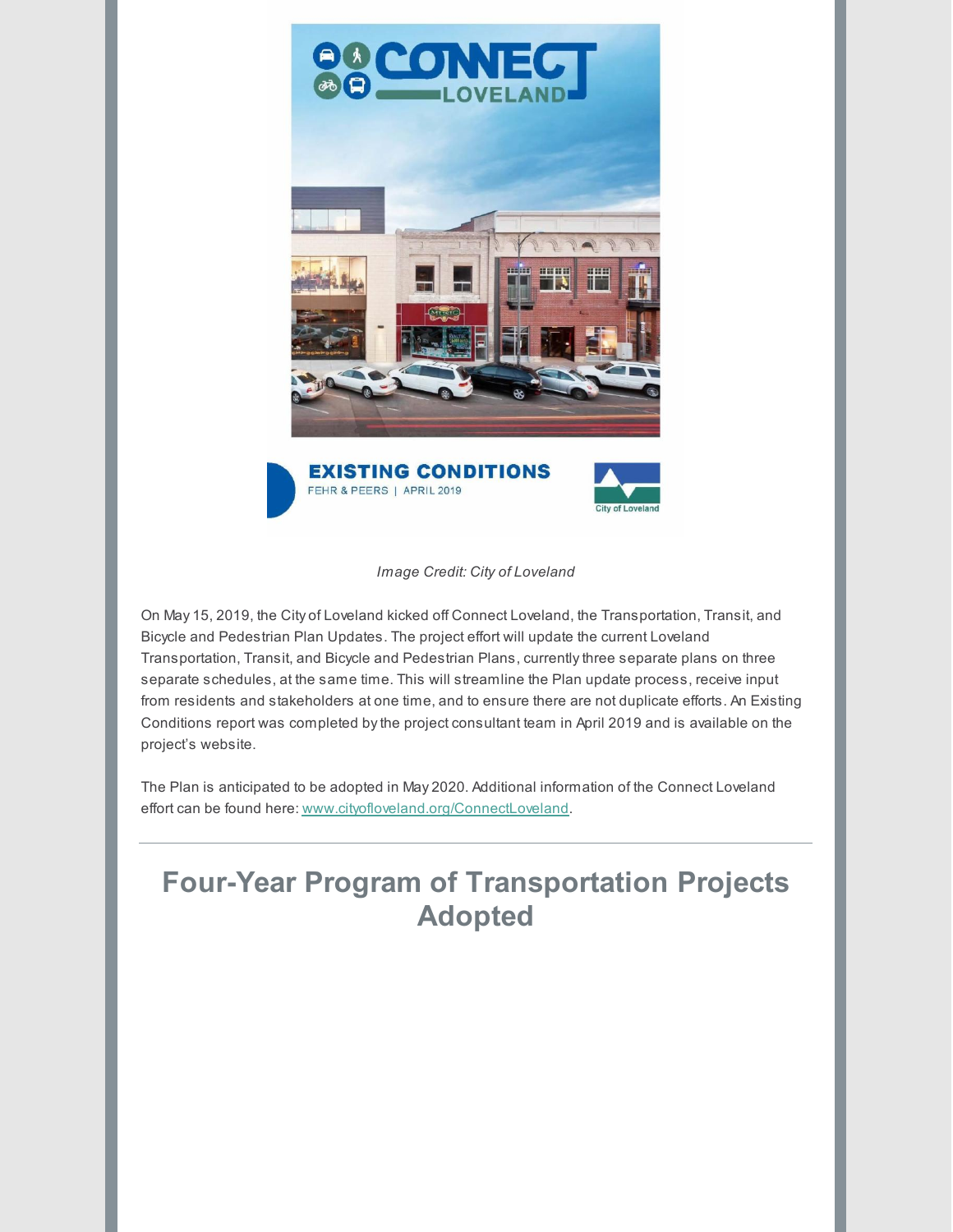

*Image Credit: NFRMPO*

The Transportation Improvement Program (TIP) identifies the federally funded and regionally significant transportation projects to be implemented within the region over a four-year timeframe. The NFRMPO maintains the TIP for the North Front Range region and ensures all federal requirements are met, including consistency with the Regional Transportation Plan (RTP), fiscal constraint, environmental justice, and conformity with air quality requirements.

The TIP, covering fiscal years (FY) 2020 through 2023, was adopted bythe Planning Council on June 6, 2019. The TIP is consistent with the 2040 RTP and is scheduled to be re-adopted bythe Planning Council on September 5, 2019 to demonstrate consistency with the new 2045 RTP. The TIP includes projects selected during the approved FY2020-2021 and FY2021-2023 Calls for Projects processes for the Congestion Mitigation and Air Quality Improvement (CMAQ), Surface Transportation Block Grant (STBG), and Transportation Alternatives (TA) programs. To learn more about the projects in the TIP, visit <https://nfrmpo.org/tip/>.

# **State kicks off Statewide Transportation Plan, looking for input from Coloradans**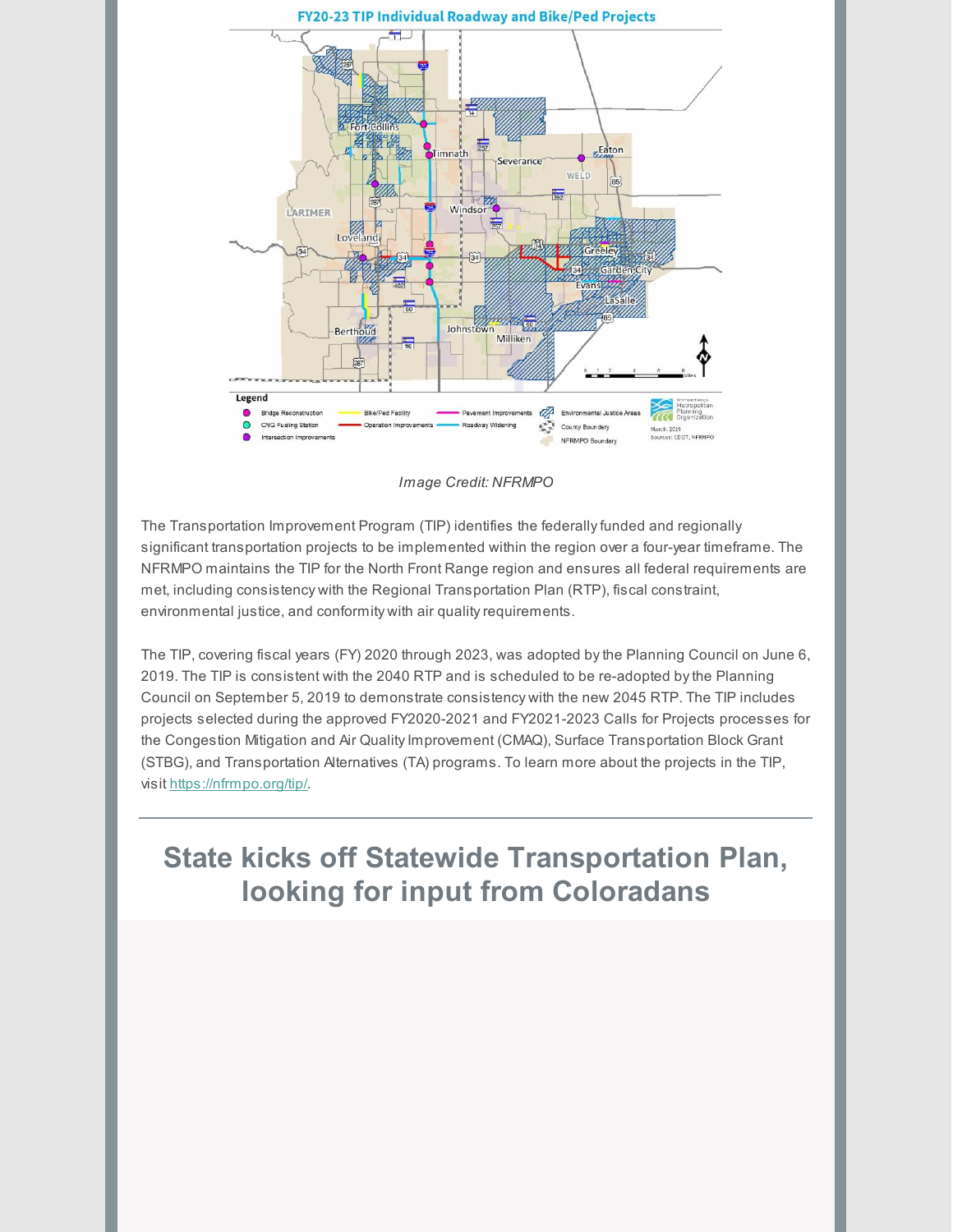

*Image Credit: Your [Transportation](https://yourtransportationplan.com/) Plan*

At the May 17, 2019 State Transportation Advisory Committee (STAC) Meeting, the Colorado Department of Transportation (CDOT) kicked off its 2045 Statewide Transportation Plan, also known as Your Transportation Plan. The kick-off of the Statewide plan also marks the kick-off of a statewide listening tour, with CDOT staff visiting each of Colorado's 64 counties to discuss transportation priorities in rural areas. In addition to the meetings, CDOT also launched a Your Transportation Plan online surveyto solicit feedback from Colorado residents on the transportation issues critical to them. The purpose of the meetings and surveyis to form CDOT's investment priorities for the 2045 Statewide Plan in addition to a 10-year strategic pipeline of projects.

More information on the 2045 Statewide Plan as well as the surveycan be found here: <https://www.codot.gov/programs/colorado-transportation-matters/your-transportation-plan/>.



Skip two car trips each week to reduce harmful, ozone-causing emissions.

### **RAQC kicks off #JustSkip2 campaign**

The Front Range, from Douglas County to the Wyoming state line, has historically high levels of ground-level ozone, a harmful air pollutant. Ground-level ozone is created when emissions from cars "cook" in sunlight and is most prevalent during the summer months. Reducing two personal car trips each week can help limit the chemicals in our air that produce ozone. Combining errand trips, packing a lunch instead of driving, carpooling, or taking the bus or a train are fantastic ways to help air quality. Get more tips at [SimpleStepsBetterAir.org](https://simplestepsbetterair.org), a program of the Regional Air Quality Council..

# **Colorado Bike Month: Another Fun Ride**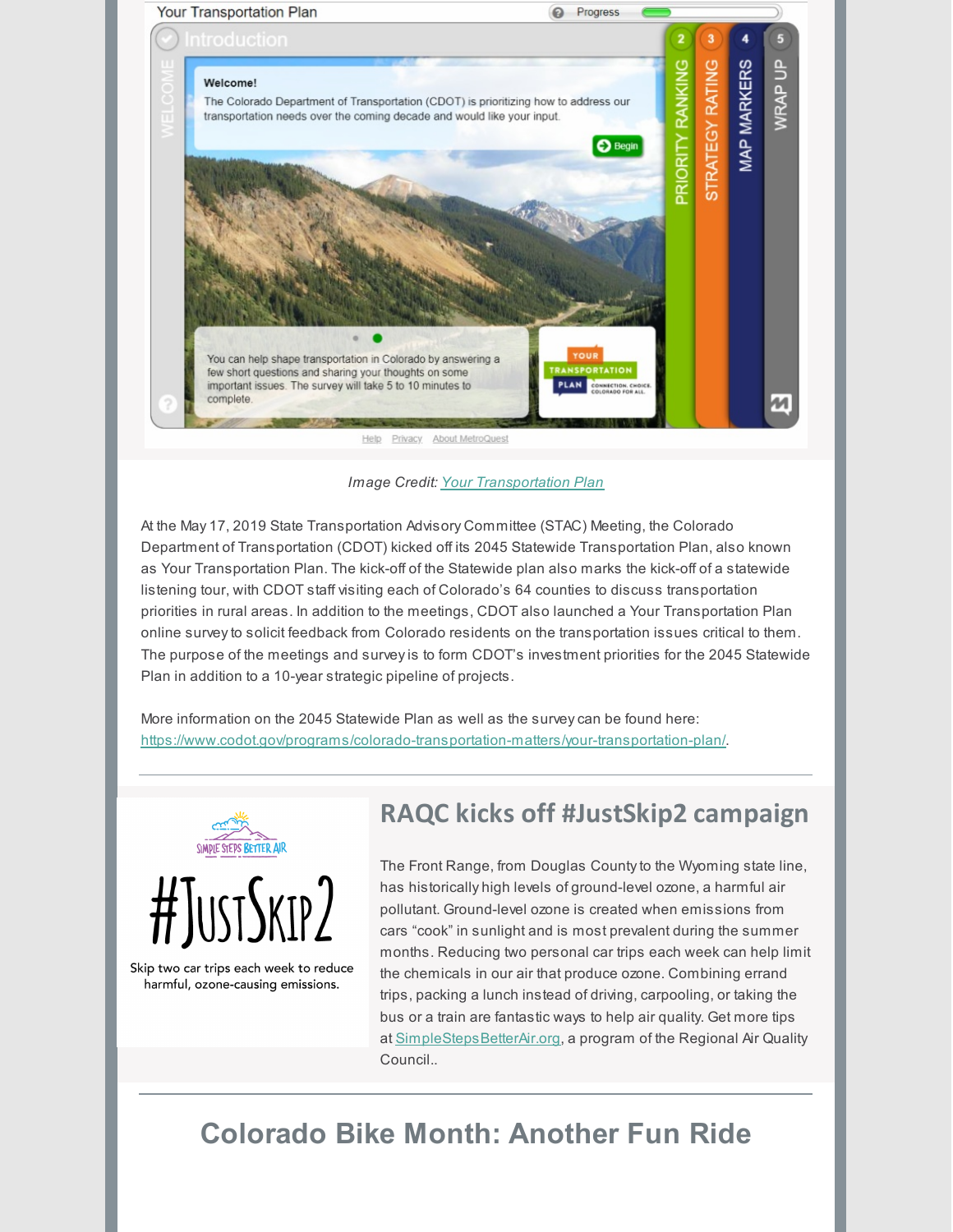

*Image Credit: CDOT*

Although Mayis recognized nationally as Bike Month, Colorado waits until June to celebrate to account for the state's unpredictable spring weather, especiallyin mountain communities. The month-long celebration in Northern Colorado was larger this year than ever before.

National Trails Day on Saturday, June 1, kicked off the month with several trail improvement projects across the region. On Sunday, June 16, Fort Collins shut down parts of Maple Street and Sherwood Street to motorized traffic for the first of two Open Streets events in 2019 to promote safe transportation for all. The City of Loveland Public Works Department helped coordinate 13 events throughout the communityin June including guided bike tours, an art museum exhibit, Bike to Church Day, and much more.

For many Coloradans, the pinnacle of Bike Month is Bike to Work Day, celebrated the fourth Wednesday of June. This year, on June 26, agencies and sponsors partnered to host 125 breakfast stations or afternoon/evening stops across the NFRMPO region, up from 112 stations in 2018.

The City of Loveland and Keysight Technologies, Inc. also sponsored a two-month Bike to Work Challenge for employers in the region from May 1 through June 28. Staff from the City of Loveland, CSU, Banner Health, and the NFRMPO competed with 12 other teams for a traveling trophy. 217 employees participated in the Challenge, logging 30,024 commute miles. The CSU Atmospheric Cyclists team won the third annual Challenge and will hold onto the trophy until next year.

### **Get Involved**

See what's happening at the NFRMPO and join us at one of our upcoming events or meetings. For a comprehensive and up to date calendar of events, visit <https://nfrmpo.org/calendar/>, and to download meeting materials, visit <https://nfrmpo.org/meeting-materials/>.

#### **Upcoming Events**

#### **Recurring Meetings**

**July 3**

**North I-25 Coalition** meets the first Wednesday of each month at